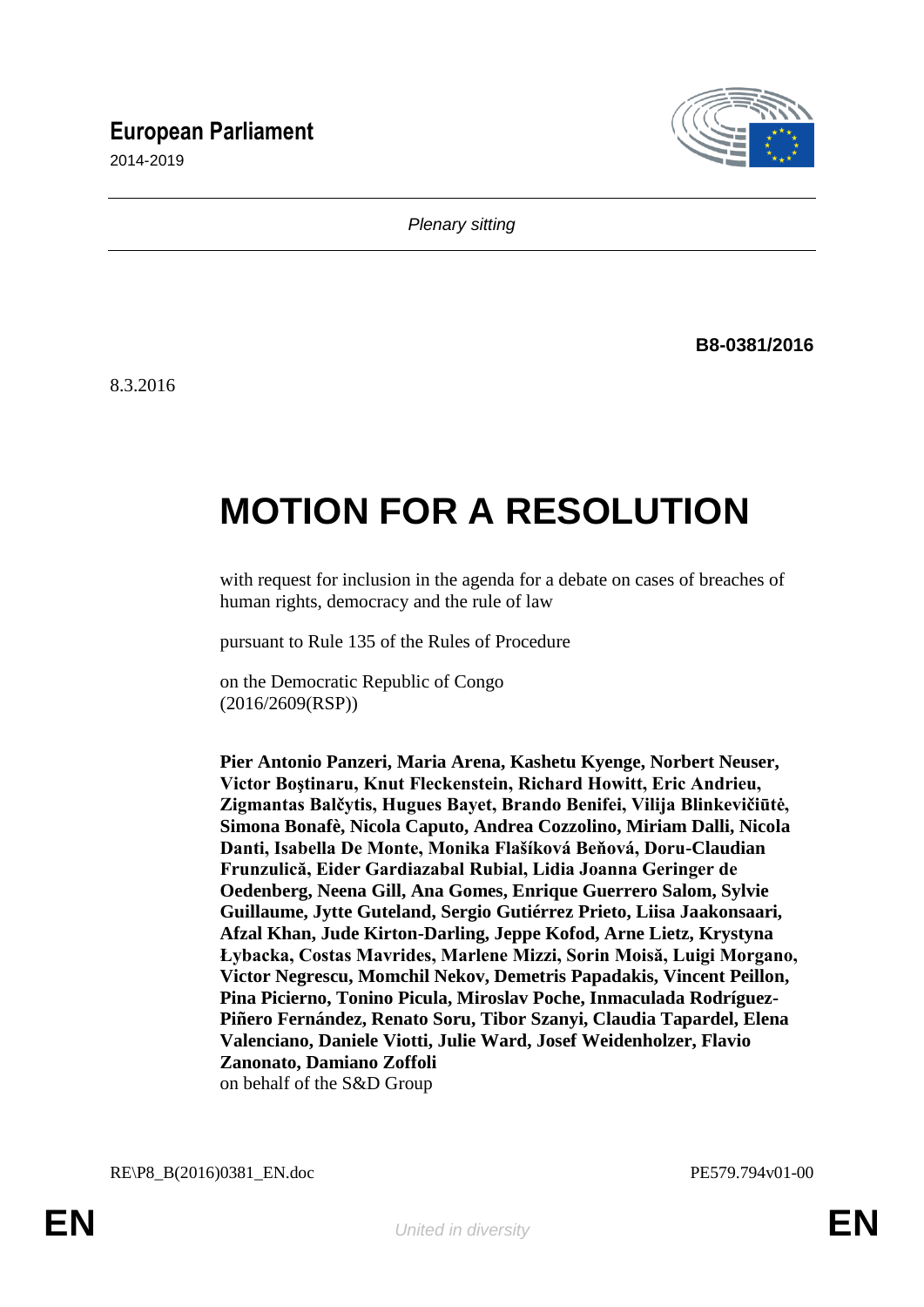#### **B8-0381/2016**

### **European Parliament resolution on the Democratic Republic of Congo (2016/2609(RSP))**

#### *The European Parliament*,

- having regard to its previous resolutions on the Democratic Republic of Congo, including of 9 July 2015,
- having regard to the Statements by the High Representative on the situation in the Democratic Republic of Congo, including of 12 October 2015
- having regard to the Statements by the EU Delegation to the Democratic Republic of Congo on the situation of human rights in the country,
- having regard to the Statement of the EU, the African Union, the United Nations and the International Organisation of la Francophonie of 16 February 2016
- having regard to the EU Annual Report on Human Rights and Democracy adopted by the Council on 22 June 2015,
- having regard to the Council Conclusions on the Democratic Republic of Congo,
- having regard to the Cotonou Partnership Agreement signed in June 2000,
- having regard to the EU human rights guidelines on freedom of expression of May 2014,
- having regard to the Consitution of the Democratic Republic of Congo of 18 February 2006,
- having regard to the 1948 Universal Declaration of Human Rights and the 1966 International Covenant on Civil and Political Rights,
- having regard to the African Charter on Human and Peoples" Rights, which was ratified by the DRC in 1982,
- having regard to the UN Convention on the Rights of the Child, especially articles 9, 10, 24 and 28;
- having regard to Rule 135 of its Rules of Procedure,
	- A. whereas since 2001 Joseph Kabila is the President of the Democratic Republic of Congo as he succeeded to his father, he was then elected five years later and re-elected in 2011 for five years, according to the constitution the mandate is scheduled to end on 20 December 2016,
	- B. whereas protests began in January 2015 when a bill was presented for the President to stay in power beyond its current mandate; whereas this law also called for a new national census as the basis for the electoral list and the distribution of seats in the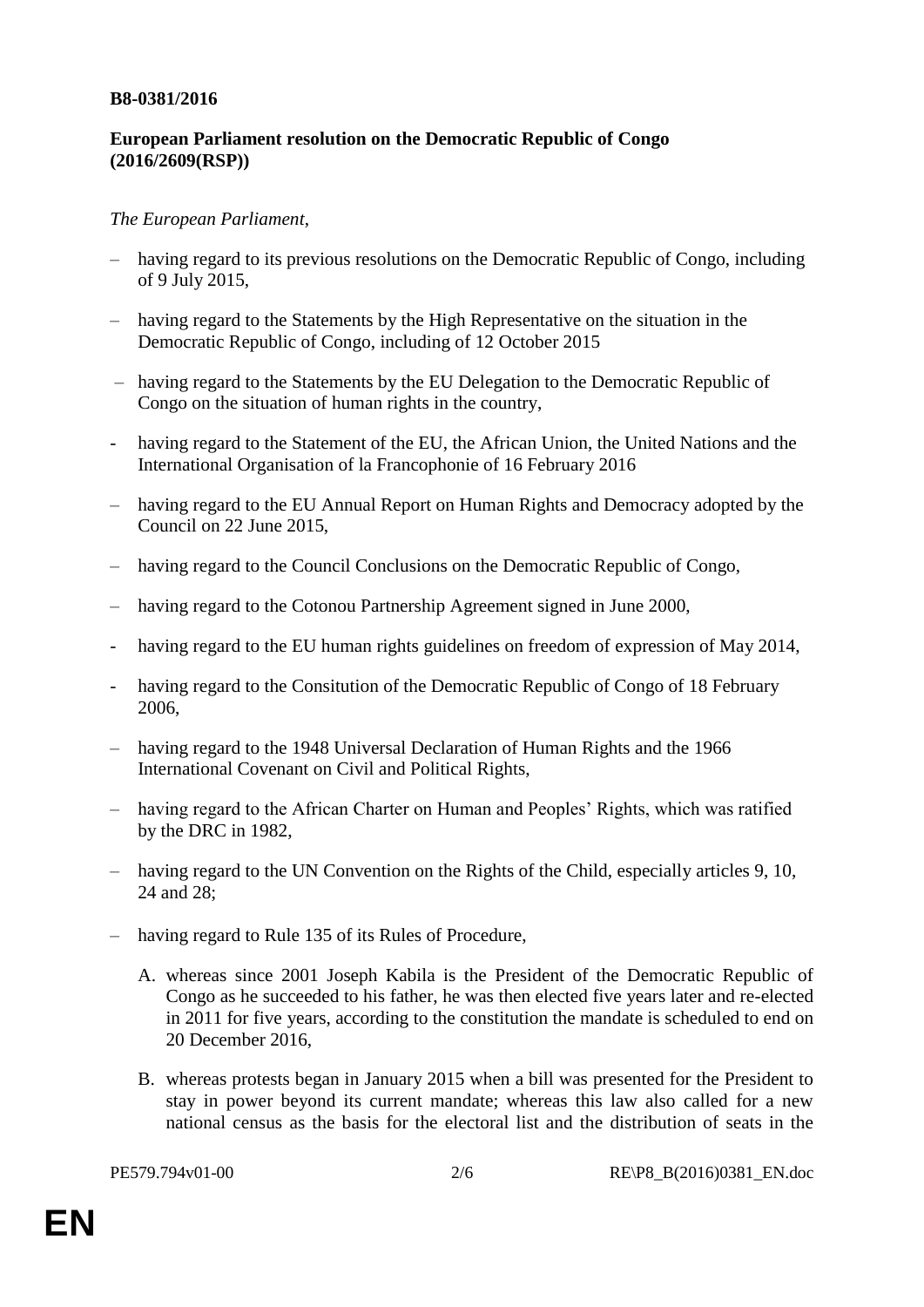Parliament, which could delay the electoral process by several years view the vastness of the country,

- C. whereas it is essential that credible presidential elections are held in time;
- D. whereas any attempts for a political dialogue at this time must be to respect the Constitution and set a credible timetable and budget,
- E. whereas on 16 February 2016, the African Union initiated a statement co-signed by the UN, the EU and the OIF supporting a political dialogue through the nomination of Edem Kodjo as mediator, even though he was rejected by the opposition and the civil society;
- F. whereas since January 2015, Congolese security and intelligence officials have clamped down on peaceful activists, political leaders, and others who oppose attempts to allow President Joseph Kabila to stay in power past his constitutionally mandated two-term limit
- G. whereas about 45 arrests were made by police and the Congolese intelligence during the "Ville fantôme" day in Kinshasa, Goma, Uvira and Lubumbashi, mainly targeting opposition parties and members of civil society, calling on Congolese citizens to stay home from work and school on 16 February, for the "Ville fantôme" in commemoration of those killed during a pro-democracy march on 16 February, 1992, and to protest the delays in elections and the government's alleged failure to respect the constitution,whereas the government suddenly decided to close in February 2016 two private TV channels in Lumumbashi
- H. whereas the government suddenly decided to close in February 2016 two private TV channels in Lumumbashithe capital of the southeastern province of Haut-Katanga, on the pretext that they have not paid their taxes; whereas in its last annual report released in November 2015, Journalist in Danger, the partner organisation of Reporters Without Borders, has listed 72 cases of attacks against journalists and media in DRC and revealed that 60% of cases of violations of press freedom are done either military or security service agents, the ANR or the police; whereas retransmission of the broadcasts of the French international news radio station, Radio France Internationale, was suspended in coincidence with a one-day "Dead City Day" protest called by the main opposition parties to demand adherence to the constitution,
- I. whereas 6 Members of the Movement Fighting for Change (LUCHA), were arrested on 16 February before the general demonstration in protest against the delays in organising elections et ont été condamné en appel à 6 mois de prison ferme le 4 mars dernier; whereas the six activists were convicted for incitement to rebellion against authorities, hearings took place in just seven days without proper due process,
- J. whereas in June 2014 the EU sent a follow up electoral mission which pointed out the need to ensure an updating of the voting list, the necessity to create the conditions for a fair competition among candidates and the need to strengthen the protection of public liberties, the electoral dispute system and the fight against impunity;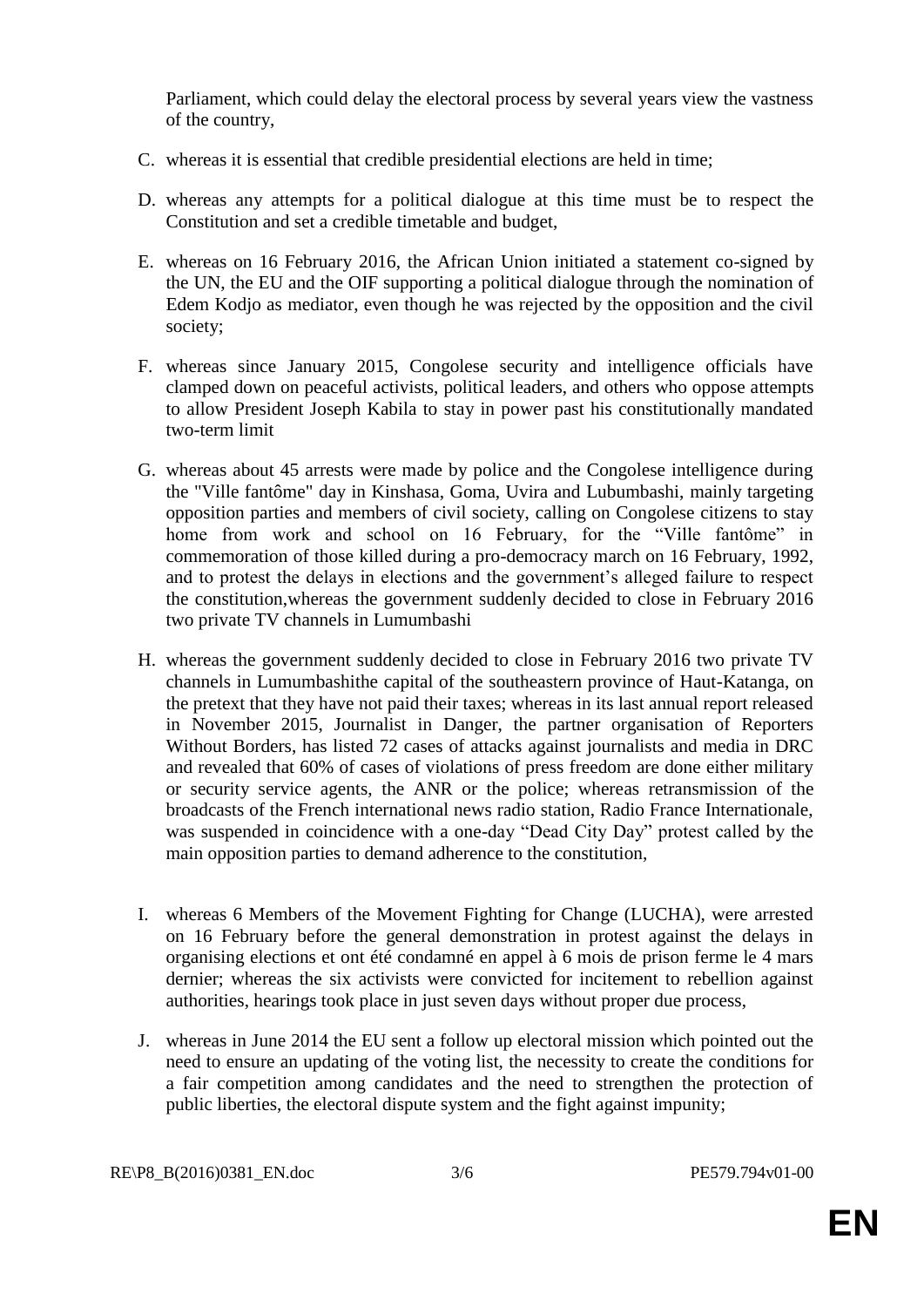- K. whereas the 2014-2020 National Indicative Programme for DRC funded with 620 million euros from the 11th European Development Fund prioritises strengthening governance and rule of law, including reforms in the judiciary, police and army;
- L. whereas the DRC remains a fragile country with weak institutions and a tremendous need for reconstruction and a revival of economic growth and whereas the EU has to support the DRC in reaching this goals
- M. whereas the economic situation of the country is likely to worsen in the coming weeks due to the decrease of the price of oil and copper, and the growing incapacity of the Government to cover its functioning costs; alors que la dernière évaluation économique du FMI montre que le taux de pauvreté en RDC figure toujours parmi les plus élevés au monde
- N. whereas according to UNESCO, 3,6 millions of orphans are estimated to be living in the DRC; whereas, on  $25<sup>th</sup>$  September 2013, the Congolese Ministry of Interior and Security, General Direction of Migration, had suspended issuance of exit permits to adopted Congolese children seeking to depart the country with their adoptive parents;
- 1. Expresses deep concern about the delays in the electoral process in DRC and urges the DRC authorities to immediately present an electoral calendar and budget for the Presidential elections in full respect of the constitutional time-frame;
- 2. Calls on the DRC Government to allow an open and inclusive political debate in the 2016 elections campaign; recalls that the DRC constitution states: "The President of the Republic is elected by direct universal suffrage for a five-year term renewable once";
- 3. Urges the European Commission to intensify its dialogue with DRC authorities, in the framework of article 8 of the Cotonou Agreement, with the objective of obtaining definitive clarifications on the electoral process;
- 4. Stresses the need to promote youth political participation in DRC; calls on the country's Government to promote gender equality and effective participation of women in political life, ensuring their effective representation on the lists of candidates; expresses its deep outrage at the acts of abuse and violence against women and girls in DRC and calls on all relevant national and international authorities systematically to bring the perpetrators to justice;
- 5. Insists that failing this the European Commission must launch the proceedings under article 96 of the Cotonou Agreement, and notably the redirection of budget support towards civil society;
- 6. Highlights the crucial role of the African Union in preventing political crisis in Central Africa and invites its Leaders, notably South Africa, to engage in favour of the respect of the Constitution of DRC;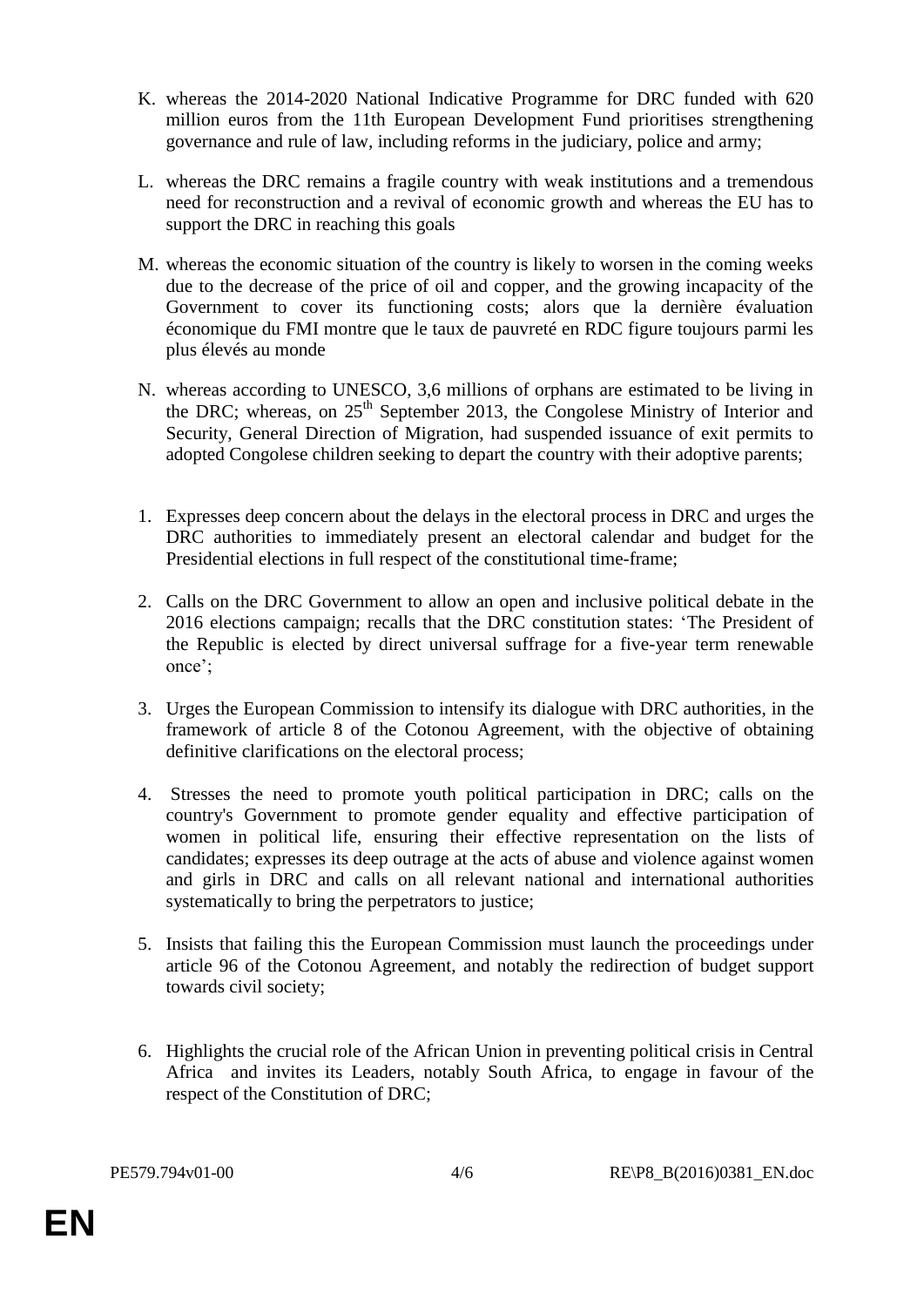- 7. In this perspective, urges the European Union to use all its diplomatic and economic tools, including the forthcoming signature of the Economic Partnership Agreements, to reach this goal;
- 8. Strongly supports the renewal of the MONUSCO's mandate in 2016, and the reinforcement of its competences in the field of civilian protection in the electoral context;
- 9. Asks the EU to push forward the inclusion in the renewal of this mandate of the nomination of a special envoy in charge of the electoral process;
- 10. Insists that the nature and amount of EU support to the electoral process in the DRC must depend on the progress made in the implementation of the recommendations of the 2011 EU Election Observation Mission and its 2014 follow up, in particular the respect of the constitutional time-frame in fixing the electoral calendar, the presentation of a credible budget, the revision of the electoral roll and the independence guarantees of the CENI;
- 11. Strongly support special attention to be paid to the humane treatment and security of failed asylum seekers forcibly returned to the Democratic Republic of Congo; calls for investigation of allegations from human rights and refugee organisations of subsequent violence, inhuman and degrading treatment, and lengthy detainment suffered by those forcibly returned
- 12. Recalls that freedom of expression, association and assembly are the basis of a dynamic political and democratic life; Strongly condemns the increasing restrictions of democratic space and targeted repression of members of the opposition, civil society and media;
- 13. Remains concerned about the fate of members and supporters of political parties arrested and awaiting trial,
- 14. Asks the EU to reinforce its support to civil society, in particular human rights defenders, and to ensure their protection and security;
- 15. Calls the Congolese government to guarantee the press freedom in DRC, the access to information for all Congolese media and prevent ANR, police and military forces from repressing or threating Congolese journalists,
- 16. Supports the proposal to reinstate a UN rapporteur on human rights in DRC;
- 17. Asks for a full, thorough and transparent investigation to be launched by the DRC government together with international partners on the human rights violations that took place during the election-related protests and to identify any illegal actions or denial of rights or freedoms; insists that any official suspected to be responsible for violating rights or freedoms guaranteed by national and international texts must be brought to justice;
- 18. Urges the EU Delegation to monitor the developments and to use all appropriate tools and instruments, including the European Instrument for Democracy and Human Rights, to support human rights defenders and pro-democratic movements;
- 19. Welcomes the decision of the Congolese authorities to review the cases of adoption,

RE\P8\_B(2016)0381\_EN.doc 5/6 PE579.794v01-00